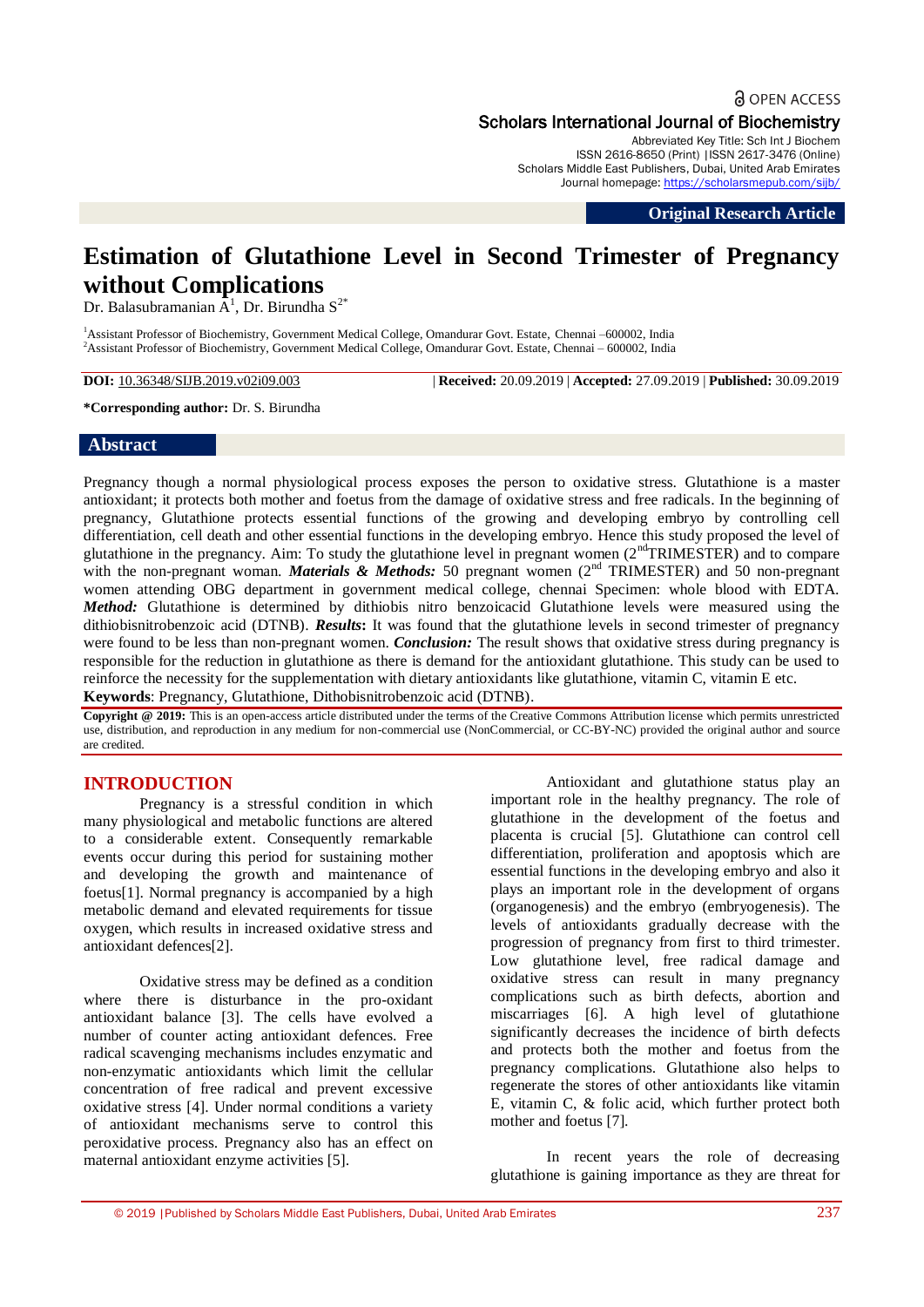the normal pregnancy. Certain biochemical indices are useful in assessing the progression of pregnancy [7]. Hence this present study was undertaken to assess the role of glutathione level in second trimester of normal pregnancy.

## **MATERIALS & METHODS**

The study comprises of 50 normal pregnant women 2<sup>nd</sup> trimester attending for antenatal check up in the obstetrics& gynaecology department at our medical college medical Chennai, 50 healthy non pregnant women as control ranging in age from 20-30 years.

The case history have been collected through detailed questionnaire and the subjects with obesity, diabetes mellitus under medication and untreated diabetes, alcoholic, severely anaemic (<6.0gm%of Hb) and those suffering from any other systemic disorder were excluded from the study.

3ml of blood was drawn by venipuncture and collected in an EDTA coated tube and glutathione levels were determined by the following procedure.

The other laboratory investigations like fasting blood sugar, urea, creatinine, lipid profile also done. Determination of Glutathione by Dithiobisnitrobenzoic acid (DTNB) Method [6].

### **Procedure**

Principle: Virtually all of the non-protein sulfahydryl groups of RBCs are in the form of reduced GSH 5, 5'-Dithiobis (2-nitrobenzoic acid) (DTNB) is a disulfide chromogen that is readily reduced by sulfohydryl compounds to an intensively yellow compound. The absorbance of the reduced chromogen is measured at 412 nm and is directly proportional to the GSH concentration.

## **AIM & OBJECTIVES**

- To study the glutathione level in pregnant women and to compare with that of non-pregnant women.
- To assess the glutathione levels in the  $2<sup>nd</sup>$  trimester of the normal pregnant women as compared to nonpregnant women.

# **RESULTS**

**Table-1: Mean glutathione levels during second trimester of pregnancy**

| Glutathione levels   N   Range   Minimum   Maximum   Mean   Std. Deviation |             |      |      |              |  |
|----------------------------------------------------------------------------|-------------|------|------|--------------|--|
| Second trimester                                                           | $1,50$ 1.70 | 3.50 | 5.20 | 4.4300 42342 |  |

**Table-2: Mean glutathione levels among non-pregnant and pregnant second trimester**

| Group                              | Mean Glutathione levels umoles/ gHb% | <b>SD</b> |
|------------------------------------|--------------------------------------|-----------|
| Pregnant $(2^{nd}$ trimester) 4.43 |                                      | 0.42      |
| Non-pregnant                       | 5.94                                 | 0.36      |

## **Box plot representation**



**Fig-1: Comparison of mean glutathione levels among nonpregnant and pregnant second trimester**

## **PEARSONS CORRELATION**

The Pearson correlation between trimesters and the glutathione levels of pregnant women was statistically significant -0.809,  $p < 0.0001$  meaning that with increasing duration of pregnancy the Glutathione levels decreased significantly.



**Fig-2: There was correlation between age of the woman and the Glutathione levels in the second trimester. (Pearson correlation=0.287, p value= 0.043)**